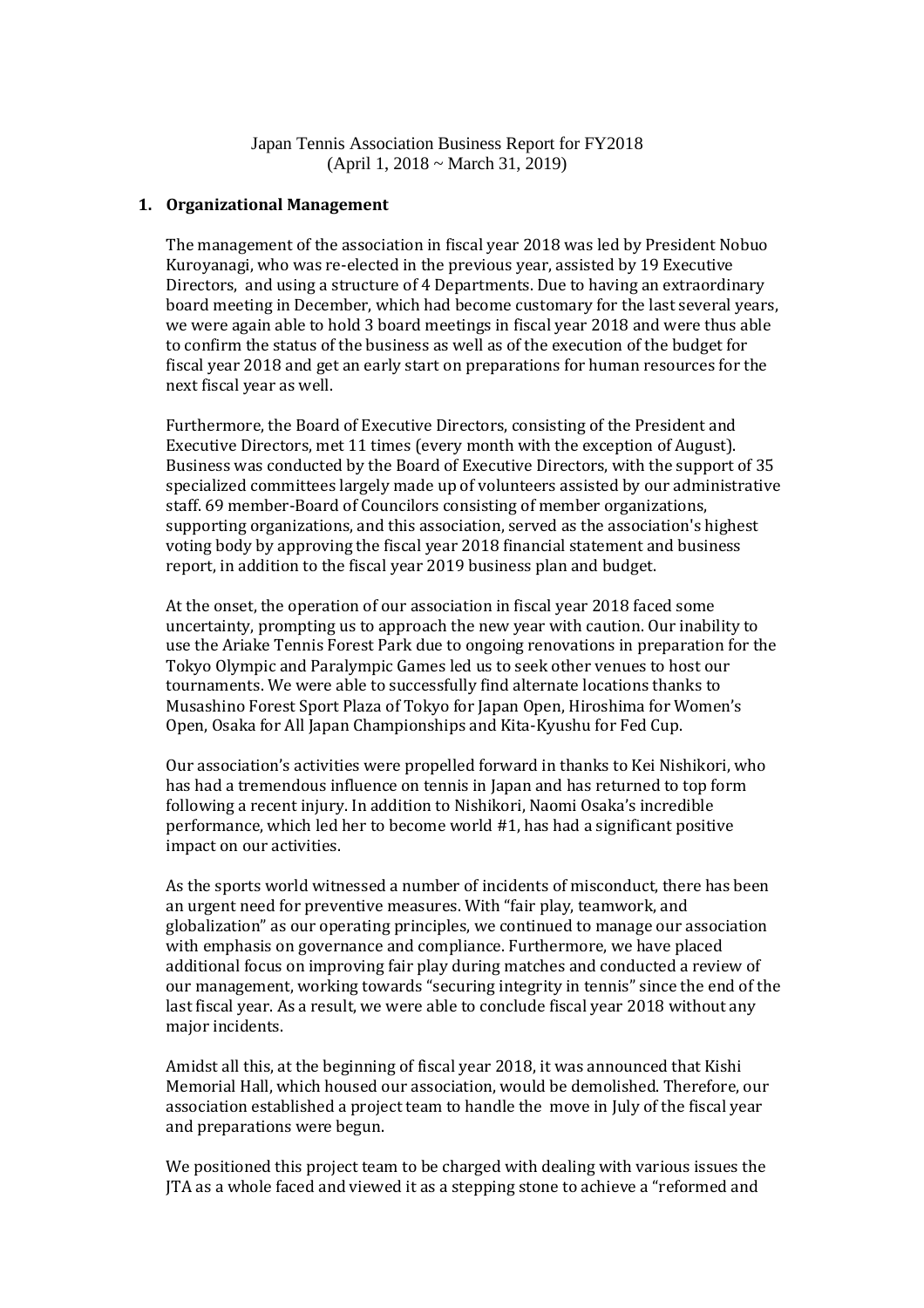more efficient way or working" that will live up to the mission in society charged to the JTA in the next 50 years. At the end of June, 2019, our association relocated to a new building, "Japan Sport Olympic Square," newly built by the public interest foundations, Japan Sport Association and Japan Olympic Committee. This move promises to afford not only the administrative staff but also all other stakeholders of tennis including part time directors and members of specific committees a highly collaborative work space. Furthermore, a JTA player award presentation dinner was held at the end of November concluding the season and we celebrated the year 2018 with all related to the sport of tennis, sponsors, JTA officials, national team members, staff and committee chairs.

As for rule enactment and amendments decided by the board of directors in 2018, there were altogether 8 including a change in the ethics requirement and an enactment of a regulation regarding document management. Furthermore, changes were made in the Articles of Incorporation by the Board of Councilors regarding the address of our office and the names of honorary positions in light of the expected office relocation and the election of directors. Fiscal year 2018 saw us deal with an emergency budget due to the changes of venues for our tournaments, frequent reports of misconduct in the world of sports, as well as some challenges caused by the reforms made to international event formats. Yet, on the other hand, in fiscal year 2018, the historic feat by Naomi Osaka of winning two consecutive Grand Slam titles and attaining the world number 1 ranking brought fresh energy to the advancement of the world of tennis and, at the same time, Japan tennis saw everyone come together to cooperate and the JTA has been able to focus on our operations and activities for the future.

## **2. Business Operations**

The scope of business for fiscal year 2018 was 2.28 billion yen, 54 million yen less than that of the previous year. We were forced to work with a smaller budget due to the renovation work at Ariake Tennis Forest Park, utilizing the carry-over funds from the previous year at the budgeting stage and tapping into donations in order to break even under a very strict budget. The result, however, was much better than anticipated in the initial budget. As a result, we opted for special fund accumulation in order to fulfil the principle of balanced payments in the public-purpose business account, one of the public interest authorized financial standards, and managed to achieve balance in the general account as planned. Our improvement in the profits for FY2018 is because we were able to raise our profit by making various adjustments at Musashino-no-Mori, the venue for our main event, the Japan Open. and because we were able to procure the title ponsor for the Japan Women's Open.

As for the key measures taken, we continued to promote the tennis development, junior development and development of tennis. For tennis development, we continued our Tennis P&S efforts at the city, ward, town and village level in order to broaden the base of the tennis population and to create an environment in which people can enjoy tennis readily in their everyday lives. We also incorporated as a new measure effort to introduce tennis at the elementary school level nationwide based on the changes made in the teaching criteria. We have also realized our long sought after plans to join hands with the Japan Junior High School Athletic Foundation through the joining of the Kanto and Chugoku areas' regional athletic foundations to be realized in fiscal year 2021.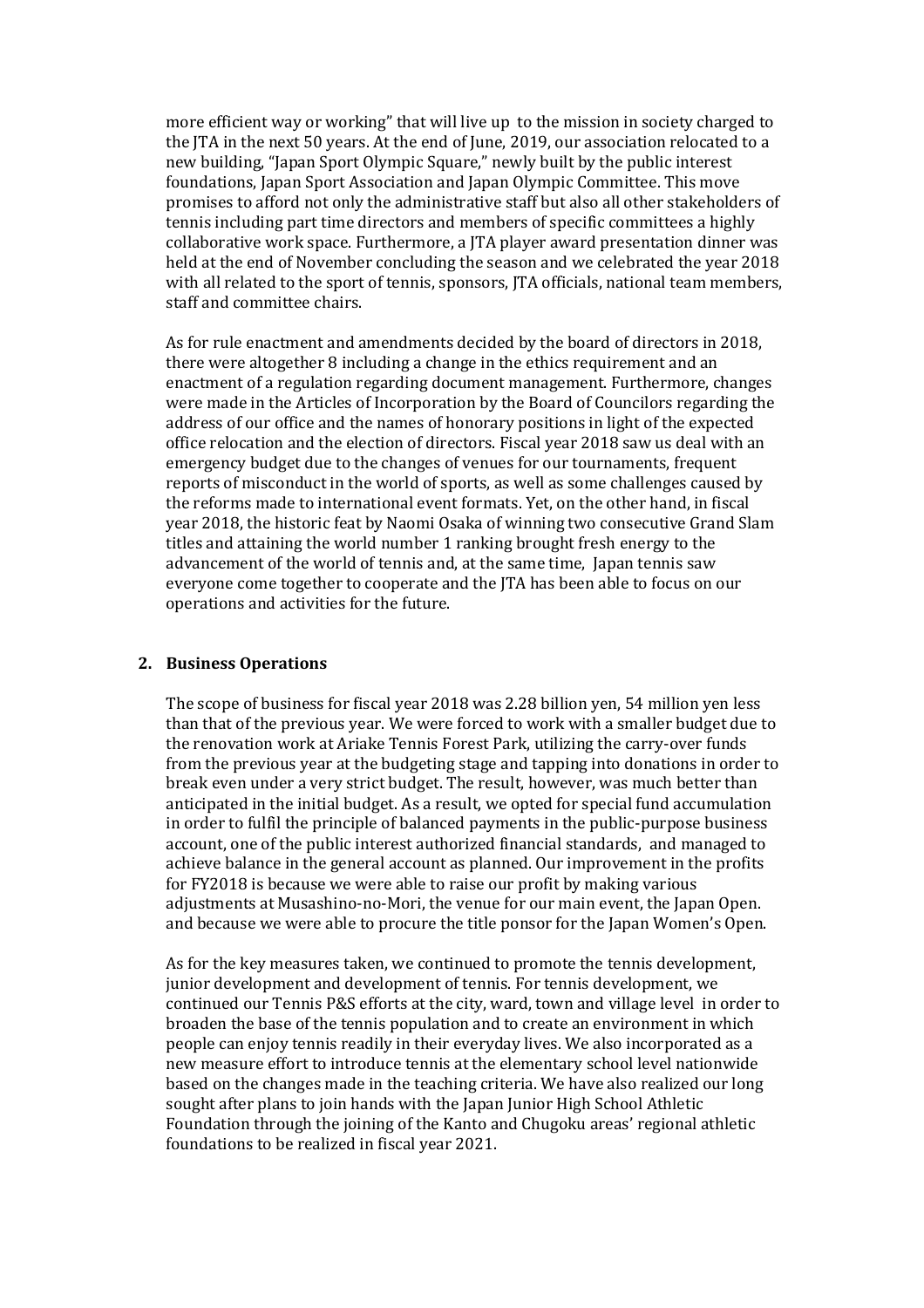For junior development, we began activities to realize our mid- to-long term strategic plan for Japan's tennis. The basic policies of the mid-to-long term strategic plan were announced by the strategy office in December, especially in order to clarify the role of instructors for every level of the pathway of tennis development > junior development > high performance, and to create and promote a network of domestic coaches. Furthermore, a test of the Junior JPIN system was conducted in order to implement the All Japan Junior Ranking System so that the system can be implemented in its entirety in fiscal year 2019. This is a clear step forward for junior development, for which progress has been somewhat slower than that of the other two pillars of tennis development and development.

For high performance, we have implemented player development programs such as a JSC-sponsored project and a JOC-assisted project consisting mostly of national team members aiming for medals at the 2020 Tokyo Olympic Games. On top of the individual performances by players such as Kei Nishikori and Naomi Osaka, the Davis Cup team got into the finals and the Fed Cup successfully remained in the World Group II. Furthermore, the Special Junior Development programs aiming at 2024 and beyond were successfully implemented in its 4th year of the 5-year plan. As for compliance and fair play during matches we have designated "securing of integrity in tennis" as our goal and, based on the resolution of the September, 2017, board meeting, promoted preventive measures of illegal activities and anti-ethical behaviors and, with the 5 rules of self-judging, fair play. Also various measures for safety and reassurance to address such issues as heat stroke during the summer were strengthened.

For globalization, we have signed a MOU with the French Federation of Tennis (FFT) and have conducted training sessions at the FFT, Tennis P&S lectures by a FFT coach as well as seminars by French instructors. We have worked to strengthen JTA's position in the region and signed a MOU with Tennis Australia, a host to the only Grand Slam in the Southern hemisphere, in January this year, hoping to address the potential for the development of Japan's tennis. We have shared information about the rule changes of international tournaments scheduled for 2019 and about the new Davis Cup format with them. We have begun communicating with organizers of international tournaments in Japan and have also begun discussing the distribution of Davis Cup prize money with our mid-to-long term plans in mind.

In fiscal year 2018, as a part of a project assisted by the sports promotion lottery, we published a report on the results of our survey addressing the environment of tennis, safety and security at tournaments as well as fair play at matches, questionnaires directed to junior high schools' extra curricular activity instructors, and a study of seniors' tennis. We also published our association's activities via our official website, annual report, and email magazine, and did so in English in the form of summary as well.

The collaboration between member organizations and supporting organizations is vital to our association's business operations. In FY2018, we committed ourselves to have dialogues with our members such as regional, metropolitan and prefectural tennis associations, the Japan Professional Tennis Association, the Japan Tennis Industry Association, the Japan Ladies Tennis Federation, and the Association of Japan Tennis Equipment in order to ensure periodical exchanges of ideas as well as cooperation with other supporting organizations such as All Japan Inter-Collegiate Tennis Federation.